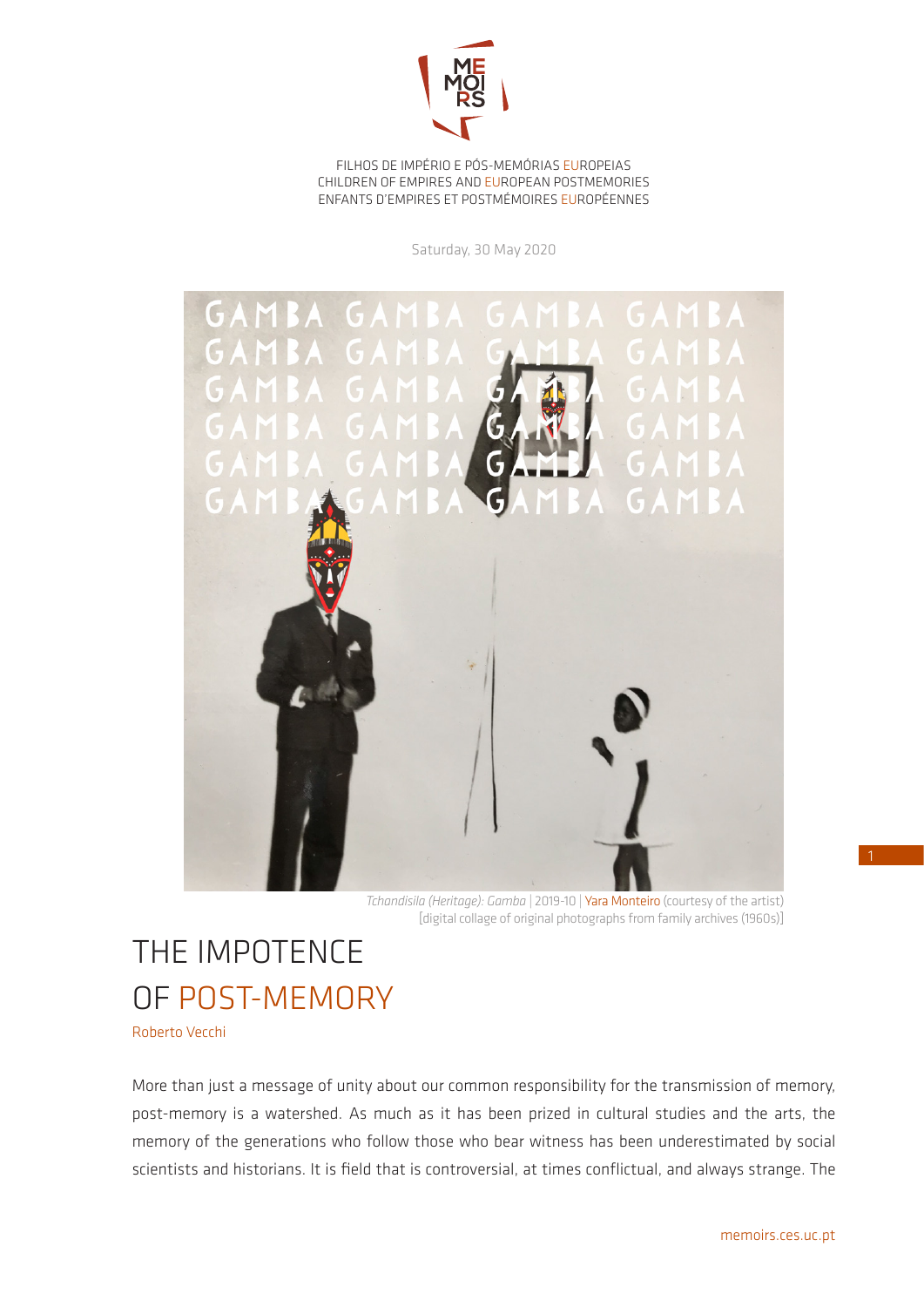

causes for this controversy are many and it is almost unnecessary to list all of the limits that have been noted: that the field was established within literary and cultural studies as a deformation of theory and critical reflection, that it has a complex relation, emerging in the 1990s in the United States of America, with the establishment of the memory of the Holocaust, that it establishes a problematic distinction between the proper and improper, and, as often happens with cultural fashions, that in some quarters its popularity has transformed it into an uncritical fetish.

Post-memory emerges from lexical impropriety: like all terms prefixed with "pre" or "post", its definition is delegated to a supplementary concept, which is itself problematic, so the problem is multiplied. In this case, moreover, it is the meaning itself that is improper: post-memory seems to delineate a time at the end of, or beyond, memory. It seems to neutralize and sterilize the concept that it would save and strengthen.

However, beginning from these limits we can infer that more than being a set of categories, postmemory is the fruit of a common concern. If experience (direct, ocular, face-to-face, testimonial, etc.) is the key condition for memory, what is the possibility for memory when experience dies with those who bear it? What is the horizon for memory after the death of the last witness? Debate about the future of memory is tending towards uncertain territory. The reference point is muddied when we speak of individual memories as inexorably destined to erasure unless they are fixed on to some support. (This explains the appeal of the era of testimony measured more in quantitative than qualitative terms.)

In fact, before the term was invented by Marianne Hirsch in the 90s, post-memory was a problem that already existed and was the subject of research. It was part of the less brilliant but more accurately named field of the transgenerational transmission of memory. Somewhat ahead of its time, this framework mainly referred to research on the effect of experiencing trauma. Transmission was organized according to original concepts, like in the field of cognitive psychology. These include *telescoping*, the transmission of memories inscribed at various removes from the traumatic experience, moving from older to newer generations. Later generations in turn make these memories into their own through image and imagination. It is no surprise that the strongest work of this type emerges from Germany in the post-war period, and in the context of psychoanalysis, through scholars such as Jürgen Straub and Kurt Grünberg. It is no surprise, either, that it is closely connected to studies of the Holocaust. Behind the idea of necessarily uneven transmission between generations is Freud, particularly *Totem and*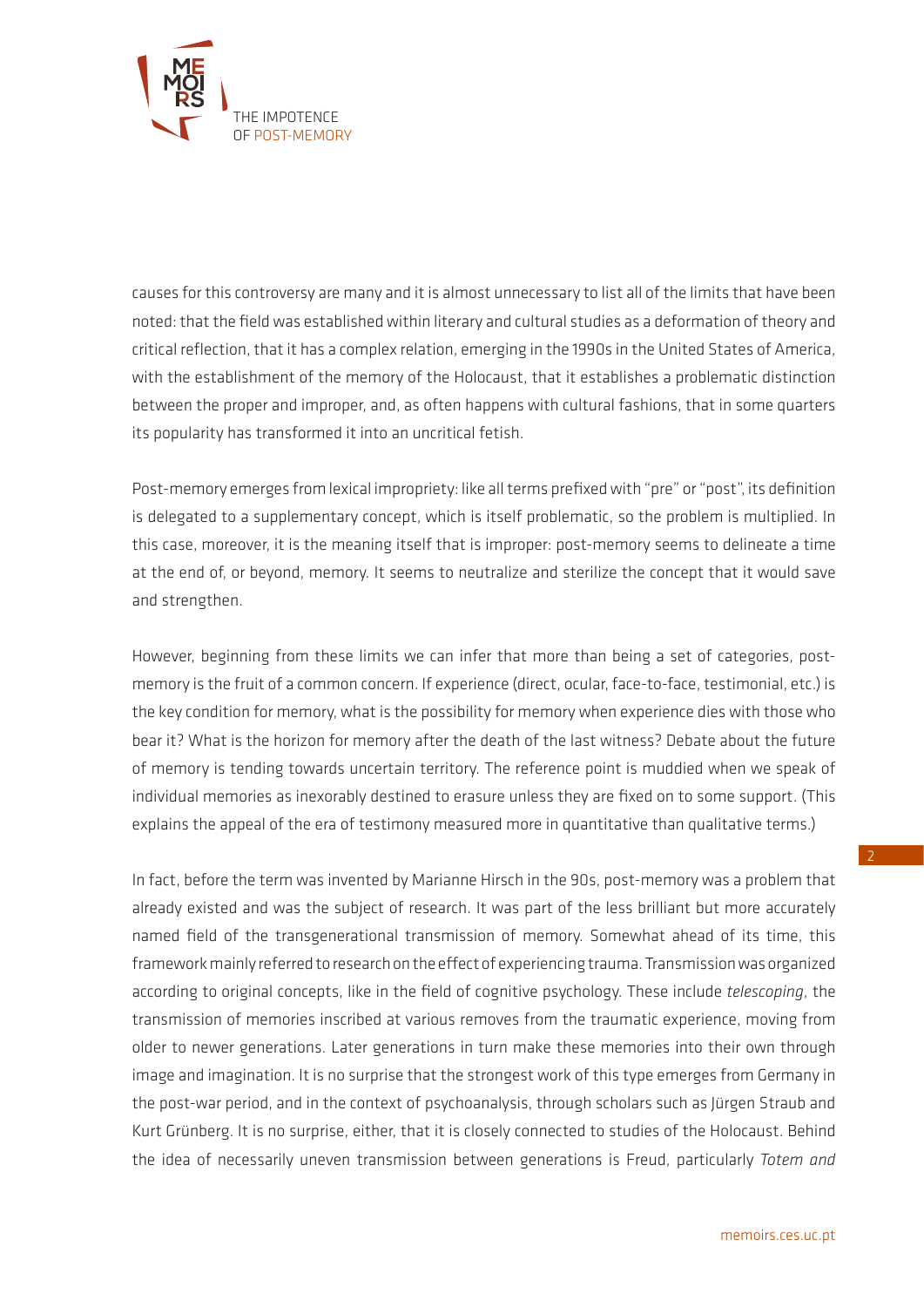

*Taboo*. No generation can conceal its psychic processes from the next. The tendency in this case is for inheritance to be felt as a transmission of burdens from the past, accumulated within, and irremediably conditioned by, another generation. In this way we can describe the attitude of the second generation when they inherit traumatic residues from older family members. The transmission is damaging even without experience itself.

In the critical constellation of memory studies, transmission has a broad meaning. Just as postmemory studies was rapidly emerging, James Young suggested that the verb remember can have two meanings. He wrote that one – its conventional form – is when the one who remembers is the holder of the experience, but that "remember" – in quotes – is also when the content of the memory was not experienced. A rotating field like this, which is multiple and slippery, explains the impossibility of reaching an exact definition of post-memory. The Argentine critic Beatriz Sarlo understands this fragility. She suggests that not only "post"-memory, but memory itself, functions as a kind of impropriety (experienced by others, articulated only in fragments) that is reactivated and projected across time. Beyond terminological or conceptual alternatives, the transmission of memory to future generations – post-memory or vicarious memory – reinforces the broader, universal problem of salvaging uncomfortable and threatened pasts. Without prefixes or folds, without adjectives or qualifiers. From one generation to another.

Given her relationship to the work, it is no coincidence that Sarlo comes to think about post-memory or its disappearance through Walter Benjamin's theses on the idea of history. Benjamin asserts the primacy of memory for preserving the past. The key term, although used discreetly, is "remembrance" (*Eingedenken*). It is characterized qualitatively (not cumulatively) in relation to pasts: through calendar time, not clock time. Above all, time re-asserts its centrality. It fractures the myths of historical continuity, in becoming a force that is not linear, but messianic. Memory casts a paradoxical alliance between materialism and theology, between everyday life and festival-time. Following Benjamin's lead, we can turn to another powerful image of remembrance that combines fragility and strength, meagreness and resistance: remembrance as a piece of straw. In this weak but persistent image emerges, perhaps, the contemporary value of an idea like post-memory, at once elusive and significant.

Philosophy, from Aristotelian metaphysics to today, passing through Bartleby, shows clearly that impotence is not the opposite of potency. Rather, it expresses another power, the power of no, which